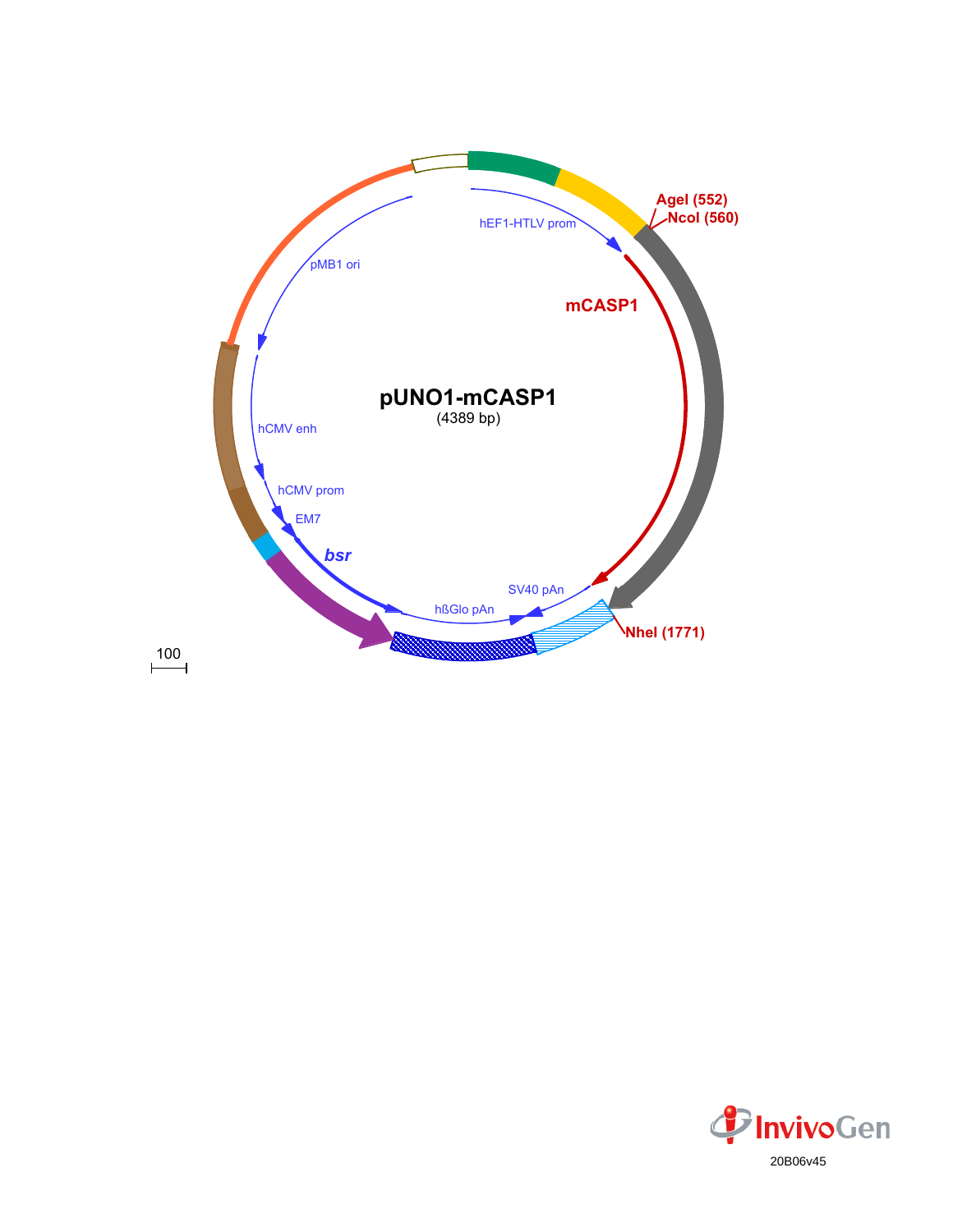- GGATCTGCGATCGCTCCGGTGCCCGTCAGTGGGCAGAGCGCACATCGCCCACAGTCCCCGAGAAGTTGGGGGGAGGGGTCGGCAATTGAACGGGTGCCTA 1
- GAGAAGGTGGCGCGGGGTAAACTGGGAAAGTGATGTCGTGTACTGGCTCCGCCTTTTTCCCGAGGGTGGGGGAGAACCGTATATAAGTGCAGTAGTCGCC 101
- GTGAACGTTCTTTTTCGCAACGGGTTTGCCGCCAGAACACAGCTGAAGCTTCGAGGGGCTCGCATCTCTCCTTCACGCGCCCGCCGCCCTACCTGAGGCC 201
- GCCATCCACGCCGGTTGAGTCGCGTTCTGCCGCCTCCCGCCTGTGGTGCCTCCTGAACTGCGTCCGCCGTCTAGGTAAGTTTAAAGCTCAGGTCGAGACC 301
- GGGCCTTTGTCCGGCGCTCCCTTGGAGCCTACCTAGACTCAGCCGGCTCTCCACGCTTTGCCTGACCCTGCTTGCTCAACTCTACGTCTTTGTTTCGTTT 401

## **NcoI (560)**

## **AgeI (552)**

- TCTGTTCTGCGCCGTTACAGATCCAAGCTGTGACCGGCGCCTACCTGAGATCACCGGTCACCATGGCTGACAAGATCCTGAGGGCAAAGAGGAAGCAATT 501 TATCAACTCAGTGAGTATAGGGACAATAAATGGATTGTTGGATGAACTTTTAGAGAAGAGAGTGCTGAATCAGGAAGAAATGGATAAAATAAAACTTGCA 601 AACATTACTGCTATGGACAAGGCACGGGACCTATGTGATCATGTCTCTAAAAAAGGGCCCCAGGCAAGCCAAATCTTTATCACTTACATTTGTAATGAAG 701 ACTGCTACCTGGCAGGAATTCTGGAGCTTCAATCAGCTCCATCAGCTGAAACATTTGTTGCTACAGAAGATTCTAAAGGAGGACATCCTTCATCCTCAGA 801 AACAAAGGAAGAACAGAACAAAGAAGATGGCACATTTCCAGGACTGACTGGGACCCTCAAGTTTTGCCCTTTAGAAAAAGCCCAGAAGTTATGGAAAGAA 901 1001 AATCCTTCAGAGATTTATCCAATAATGAATACAACCACTCGTACACGTCTTGCCCTCATTATCTGCAACACAGAGTTTCAACATCTTTCTCCGAGGGTTG GAGCTCAAGTTGACCTCAGAGAAATGAAGTTGCTGCTGGAGGATCTGGGGTATACCGTGAAAGTGAAAGAAAATCTCACAGCTCTGGAGATGGTGAAAGA 1101 GGTGAAAGAATTTGCTGCCTGCCCAGAGCACAAGACTTCTGACAGTACTTTCCTTGTATTCATGTCTCATGGTATCCAGGAGGGAATATGTGGGACCACA 1201 TACTCTAATGAAGTTTCAGATATTTTAAAGGTTGACACAATCTTTCAGATGATGAACACTTTGAAGTGCCCAAGCTTGAAAGACAAGCCCAAGGTGATCA 1301 TTATTCAGGCATGCCGTGGAGAGAAACAAGGAGTGGTGTTGTTAAAAGATTCAGTAAGAGACTCTGAAGAGGATTTCTTAACGGATGCAATTTTTGAAGA 1401 1501 TGATGGCATTAAGAAGGCCCATATAGAGAAAGATTTTATTGCTTTCTGCTCTTCAACACCAGATAATGTGTCTTGGAGACATCCTGTCAGGGGCTCACTT TTCATTGAGTCACTCATCAAACACATGAAAGAATATGCCTGGTCTTGTGACTTGGAGGACATTTTCAGAAAGGTTCGATTTTCATTTGAACAACCAGAAT 1601 TTAGGCTACAGATGCCCACTGCTGATAGGGTGACCCTGACAAAACGTTTCTACCTCTTCCCGGGACATTAAGCTAGCTGGCCAGACATGATAAGATACAT 1701 TGATGAGTTTGGACAAACCACAACTAGAATGCAGTGAAAAAAATGCTTTATTTGTGAAATTTGTGATGCTATTGCTTTATTTGTAACCATTATAAGCTGC 1801 1901 AATAAACAAGTTAACAACAACAATTGCATTCATTTTATGTTTCAGGTTCAGGGGGAGGTGTGGGAGGTTTTTTAAAGCAAGTAAAACCTCTACAAATGTG GTATGGAATTCTAAAATACAGCATAGCAAAACTTTAACCTCCAAATCAAGCCTCTACTTGAATCCTTTTCTGAGGGATGAATAAGGCATAGGCATCAGGG 2101 GCTGTTGCCAATGTGCATTAGCTGTTTGCAGCCTCACCTTCTTTCATGGAGTTTAAGATATAGTGTATTTTCCCAAGGTTTGAACTAGCTCTTCATTTCT TTATGTTTTAAATGCACTGACCTCCCACATTCCCTTTTTAGTAAAATATTCAGAAATAATTTAAATACATCATTGCAATGAAAATAAATGTTTTTTATTA 2201 GGCAGAATCCAGATGCTCAAGGCCCTTCATAATATCCCCCAGTTTAGTAGTTGGACTTAGGGAACAAAGGAACCTTTAATAGAAATTGGACAGCAAGAAA 2301 2401 GCGAGCTTCTAGCTTTAGTTCCTGGTGTACTTGAGGGGGATGAGTTCCTCAATGGTGGTTTTTGACCAGCTTGCCATTCATCTCAATGAGCACAAAGCAGT 2501 CAGGAGCATAGTCAGAGATGAGCTCTCTGCACATGCCACAGGGGCTGACCACCCTGATGGATCTGTCCACCTCATCAGAGTAGGGGTGCCTGACAGCCAC AATGGTGTCAAAGTCCTTCTGCCCGTTGCTCACAGCAGACCCAATGGCAATGGCTTCAGCACAGACAGTGACCCTGCCAATGTAGGCCTCAATGTGGACA 2601 2701 GCAGAGATGATCTCCCCAGTCTTGGTCCTGATGGCCGCCCCGACATGGTGCTTGTTGTCCTCATAGAGCATGGTGATCTTCTCAGTGGCGACCTCCACCA 2801 GCTCCAGATCCTGCTGAGAGATGTTGAAGGTCTTCATG<u>G</u>TGGCCCTCCTATAGTGAGTCGTATTATACTATGCCGATATACTATGCCGATGATTAATTGT 2901 CAAAACAGCGTGGATGGCGTCTCCAG<u>CTT</u>ATCTGACGGTTCACTAAACGAGCTCTGCTTATATAGACCTCCCACCGTACACGCCTACCGCCCATTTGCGT • N R T Y K L P I L E E I T T K V L K G N M E I L V F C D 141 P A Y D S I L E R C M G C P S V V R I S R D V E D S Y P H R V A V 112 79¶ I T D F D K Q G N S V A S G I A I A E A C V T V R G I Y A E I H V 454 A S I I E G T K T R I A A G V H H K N D E Y L M T I K E T A V E V L E L D Q Q S I N F T K M 12 M A D K I L R A K R K Q F 1 I N S V S I G T I N G L L D E L L E K R V L N Q E E M D K I K L A N I T A M D K A R D L C D H V S K K G P Q A S Q I F I T Y I C N E D C Y L A G I L E L Q S A P S A E T F V A T E D S K G G H P S S S E 80 T K E E Q N K E D G T F P G L T G T L K F C P L E K A Q K L W K E N P S E I Y P I M N T T T R T R L A L I I C N T E F Q H L S P R V 147 180 PG A Q V D L R E M K L L L E D L G Y T V K V K E N L T A L E M V K E V K E F A A C P E H K T S D S T F L V F M S H G I Q E G I C G T T Y S N E V S D I L K V D T I F Q M M N T L K C P S L K D K P K V I 247 280 I I Q A C R G E K Q G V V L L K D S V R D S E E D F L T D A I F E D D G I K K A H I E K D F I A F C S S T P D N V S W R H P V R G S L 313 F I E S L I K H M K E Y A W S C D L E D I F R K V R F S F E Q P E 347 F R L Q M P T A D R V T L T K R F Y L F P G H • 380**NheI (1771)** 2001  $13<sup>b</sup>$ 47  $113$  $213$
- 3001 CAATGGGGCGGAGTTGTTACGACATTTTGGAAAGTCCCGTTGATTT<u>ACTAGT</u>CAAAACAAACTCCCATTGACGTCAATGGGGTGGAGACTTGGAAATCCC
- 3101 CGTGAGTCAAACCGCTATCCACGCCCATTGATGTACTGCCAAAACCGCATCATCATGGTAATAGCGATGACTAATACGTAGATGTACTGCCAAGTAGGAA